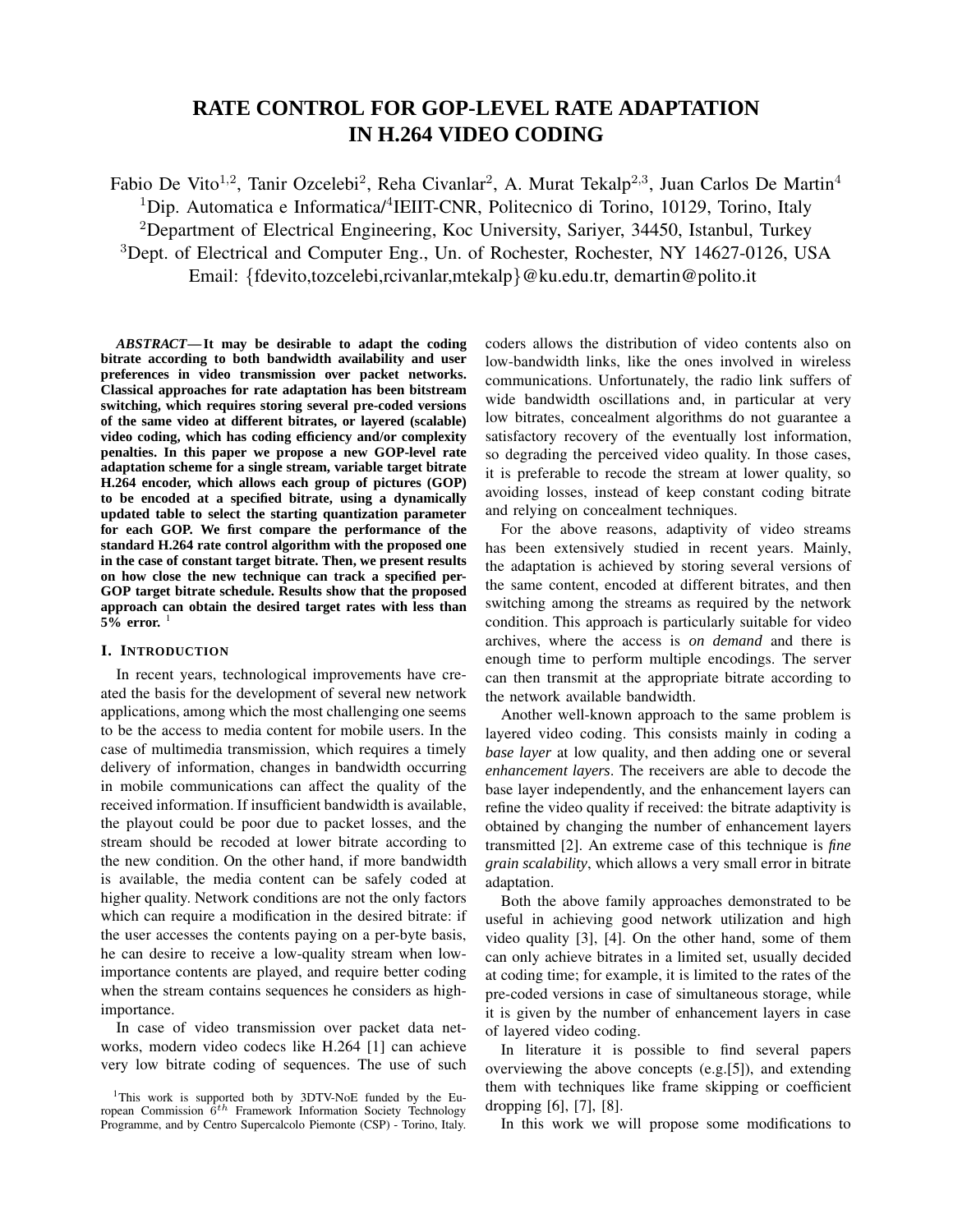the standard H.264 bitrate control routine, in order to make the stream change its bitrate to an arbitrarily chosen value *on the fly*. With respect to the above mentioned approaches, this solution will output one single nonlayered stream, containing GOPs potentially coded each one almost exactly at the required bitrate, so increasing the granularity and avoiding simultaneous storage of precoded information.

The paper is organized as follows. In Section II we describe the background to the problem, and in Section III we describe the modifications implemented in the encoder. We present the coding results in Section IV, and draw the conclusions in Section V.

## **II. BACKGROUND**

In this work, we will refer to functionalities of the JM 9.3 H.264 standard codec. This modern video codec allows achievement of very low bitrates. The reference software implements a rate control algorithm, which requires as input the target value and a starting quantization parameter for the first I-frame of the sequence. The output will be a constant bitrate (CBR) sequence, usually it will converge to after a period of one or two GOPs ant it will fluctuate around the selected value with reasonable approximation for the remaining part of the sequence. This standard rate control is useful to create a single sequence at a given bitrate. It is not possible to change the bitrate during the coding operation, and even if it was possible, the convergence time of a couple of GOPs would allow only a very low frequency in changes to get meaningful results.

Our goal will be modifying this rate control system to produce a single stream, encoded according to a per-GOP bitrate pattern, communicated either by some bandwidth estimation tool to adapt to changed link conditions, or by the user who desires lower or higher quality according to his own preferences and needs. In theory, this change in the desired bitrate can occur at *each* single GOP boundary, and so the convergence speed will become a key issue, in order to reach the target value before the following switch is required.

Changes in bitrate can obviously occur only when an I-frame is reached. As it is implemented in the reference codec, the GOP length is fixed by indicating the periodicity of I-frames and the number of B-frames in a run. If the number of frames within a GOP is small and the frame rate high enough, this fixed behavior does not represent a problem, since there can be several GOPs starting in a second of video and the granularity of the switch points for most of the applications can be considered satisfactory. Unfortunately, at very low bit rates, the frame rate is usually reduced to values around 15 fps or lower, and the GOP length is usually high in order to mitigate the presence of I-frames, which require more bits to be coded. If we desire to switch immediately, then also the selection of I-frame position should be changed. The constraint on fixed GOP structure should be relaxed to gain more

flexibility in this case. It is possible to modify the length of each GOP dynamically without affecting the decodability of the sequence, since the decoder is able to operate with any I-/P-/B-frame pattern, regardless of the structure of previous GOPs.

If the two above described functionalities are active jointly, it will be possible to remotely drive the encoder via a simple socket program, by communicating at which frame the switching should occur and to what value of bitrate.

In this work, we will focus our attention only to the bitrate control algorithm, and we do not show the effect of variable GOP sizes. Thus, we will refer to a 1-second GOPs, containing 30 frames when working at 30 fps and 15 frames when working at 15 fps, if not differently specified.

# **III. GOP-LEVEL RATE ADAPTATION SCHEME**

Being the desired effect to switch between bitrates within the same sequences, more flexibility in the definition of this parameter is required: in our implementation, the codec reads from a file the new value of the bitrate at each beginning of a GOP (I-frame). This approach is suitable for a remote-driving of the codec by simply employing a socket communication system whose task is to write the new desired bitrate value in this file. In the same way, the encoder can receive the desired length of the GOP being coded, so tuning also the position of Iframes. Once the new desired bitrate is read and stored in memory, the standard rate-control routine will converge to this new value.

It is still necessary to speed up the convergence to the specified bitrate. It is possible to have one bitrate switching request for each GOP and the standard encoder could not be able to converge to the new value in a so short time. The codec stores internally some statistics on previous GOPs, which become useless, and meaningless, when the target rate is modified; those statistics need to be tuned accordingly.

To ensure better convergence, we propose to recompute the initial quantization parameter for each GOP as described below. We implemented a static initial table, showing an approximate mapping between the quantization parameters and the bits per pixel obtained. Every time a new I-frame is being coded, the desired bitrate is read and the target bits-per-pixel (*bpp*) indicator is computed according to the frame size and frame rate. The initial quantization parameter is then chosen from the table as the one ensuring the closer bpp indicator. Every time a GOP terminates, and right before starting the following Iframe, the bpp obtained for the last GOP is stored in the table together with its average quantization parameter, so updating the starting *static* values at each step to better fit over the sequence characteristics.

This approach will produce better convergence also for the first GOP in the sequence, with respect to the standard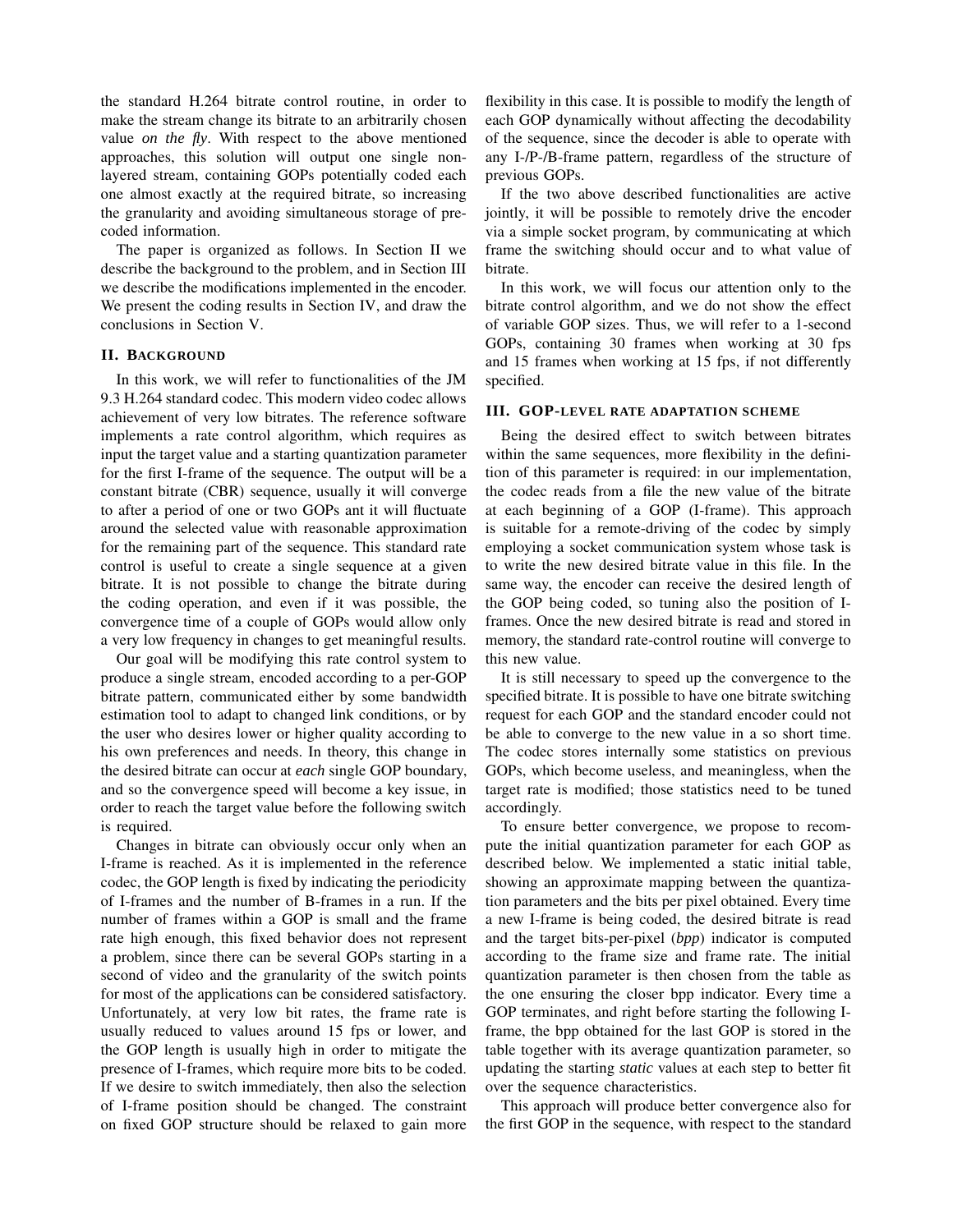### TABLE I

INITIAL TABLE, SOME QUANTIZATION PARAMETERS *Q* AND BITS PER PIXEL *bpp*; FOR REFERENCE, THE BITRATE OBTAINED WITH A QCIF FRAME SIZE AT 25 FPS IS ALSO SHOWN.

| Q  | bpp      | bitrate for<br>qcif at 25 fps |
|----|----------|-------------------------------|
| 30 | 0.220909 | 139967                        |
| 35 | 0.132545 | 83980                         |
| 40 | 0.079527 | 50388                         |
| 45 | 0.047716 | 30232                         |
| 50 | 0.028630 | 18139                         |

implementation, because the initial quantization parameter is no longer required as input but internally determined; moreover, it will continue producing better results during encoding due to the dynamic update. The initial table does not need to provide the exact matching between bpp and quantization parameter  $Q$  because if the GOP contains a sufficient number of frames, the rate control algorithm will converge in any case to the desired target, after some inter-GOP oscillations.

The bpp values chosen for the initial table are shown in Table I, where we present only the low-bitrate portion of the table,  $Q \in [30 - 50]$ . We include also the case of 128 kbps to show that this approach works for a wide range of values.

The values shown in Table I have been obtained by setting  $bpp = 4.27$  for  $Q = 0$ ; this value has been chosen after a study of coding statistics for different sequences. All the other values in the initial table are obtained recursively by using Formula (1):

$$
bpp_{i+1} = bpp_i \cdot 0.9\tag{1}
$$

In Table I, bits per pixel are intentionally computed ignoring the presence of chrominance components. This will cause the algorithm to choose a smaller starting quantization parameter, so letting a better quality for the I-frame. The bitrate convergence routine will then take care of quantizing more the following frames to match the bitrate. Good results have been obtained even with small number of frames per GOP.

To show convergence accuracy, we report the average error obtained by the standard H.264 JM 9.3 encoder and the modified version in Table II, for a constant bitrate encoding of the sequences, at three different values.

This table shows the average percent error for different sequences encoded at different bitrates, using both the standard and the modified encoder. GOPs contain 30 frames each. The first GOP is excluded from the computation because the error obtained with the standard encoder is excessively high, even if, to speed up convergence, the quantization parameters for the first frame in the case of standard encoder have been set to 30, 37 and 45 respectively for the cases of 32, 64 and 128 kbps, which are values very close to the ones reported in the initial

#### TABLE II

COMPARISON BETWEEN BITRATE ACHIEVEMENT OF STANDARD H.264 JM 9.3 CODEC AND THE MODIFIED VERSION; THE FIRST GOP IS EXCLUDED.

|             |      |         |      | Error $(\%)$ between target and actual bitrate |      |            |
|-------------|------|---------|------|------------------------------------------------|------|------------|
| Sequence    |      | 32 kbps |      | 64 kbps                                        |      | $128$ kbps |
|             | Std  | Mod.    | Std. | Mod.                                           | Std. | Mod.       |
| Foreman     | 1.97 | 0.94    | 0.54 | 0.66                                           | 0.54 | 0.55       |
| Tempete     | 0.70 | 0.85    | 0.22 | 0.41                                           | 0.43 | 0.25       |
| Paris       | 2.61 | 1.20    | 1.84 | 0.87                                           | 1.16 | 0.29       |
| <b>News</b> | 1.44 | 1.02    | 0.64 | 0.26                                           | 0.33 | 0.38       |
| Mobile      | 2.85 | 1.20    | 1.28 | 0.62                                           | 0.54 | 0.32       |



Fig. 1. Bitrate obtained for two sequences at 30 frames per second, compared with the target bitrate behavior.

table of the modified coder (see Table I for comparison). Results show that the new encoder can achieve at least the same precision of the standard one, outperforming it for the majority of sequences and bitrates considered. Furthermore, we obtain the desired bitrate avoiding the two-GOP convergence time.

# **IV. RESULTS**

The described modified H.264 encoder has been employed to code different video sequences over different bitrate patterns, which have been chosen, as limit case, to force a switching at every GOP boundary. In this section we present coding results for two sequences at 30 frames per second and for four sequences at 15 fps.

Figure 1 shows the required bitrate pattern and the output that is obtained for the two sequences *foreman* and *mobile*. This pattern contains target values in the set {32, 64, 128}kbps. This is again a limit setting, since usually sequences at low bitrate are coded using sensibly less than 30 frames per second to gain better PSNR.

The plots result close to the reference, so we show the percent error in Table III for each one of the nine coded GOPs of the two sequences. This error results to be never higher than 5% and, as a consequence of imposing several changes within the sequence, these values are higher than the ones shown for the modified coder in Table II.

Better results can be obtained coding sequences at lower bitrates and at lower frames per second. We encoded four